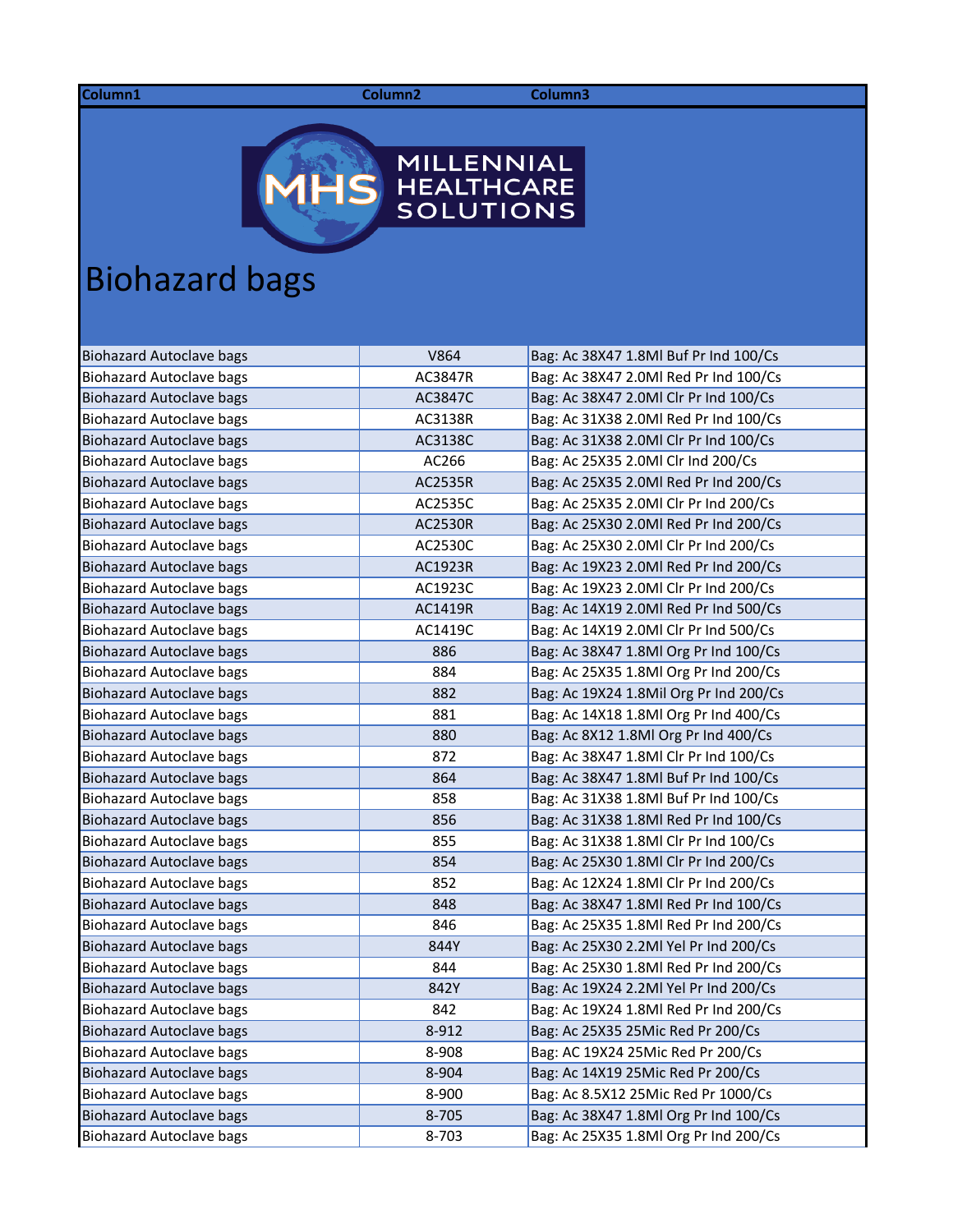| <b>Biohazard Autoclave bags</b> | 8-702        | Bag: Ac 19X23 2.0Ml Org Pr Ind 200/Cs    |
|---------------------------------|--------------|------------------------------------------|
| <b>Biohazard Autoclave bags</b> | 8-700        | Bag: Ac 14X19 1.8Ml Org Pr Ind 200/Cs    |
| <b>Biohazard Autoclave bags</b> | 8-650        | Bag: Ac 38X47 1.8Ml Clr Pr Ind 100/Cs    |
| <b>Biohazard Autoclave bags</b> | 8-640        | Bag: Ac 36X45 1.8Ml Clr Pr Ind 100/Cs    |
| <b>Biohazard Autoclave bags</b> | 8-504        | Bag: Ac 24X33 2.0Ml Wht Pr Ind 200/Cs    |
| <b>Biohazard Autoclave bags</b> | 8-300        | Bag: Ac 36X35 1.8Ml Clr Pr Ind 100/Cs    |
| <b>Biohazard Autoclave bags</b> | $8 - 250$    | Bag: Ac 24X36 1.8Ml Clr Pr Ind 100/Cs    |
| <b>Biohazard Autoclave bags</b> | $8 - 200$    | Bag: Ac 26X30 1.8Ml Clr Pr Ind 100/Cs    |
| <b>Biohazard Autoclave bags</b> | 8-150        | Bag: Ac 24X30 1.8Ml Clr Pr Ind 100/Cs    |
| <b>Biohazard Autoclave bags</b> | 8-100        | Bag: Ac 12X24 1.8Ml Clr Pr Ind 100/Cs    |
| <b>Biohazard Autoclave bags</b> | 5237         | Bag: Ac 25X35 2.0Ml Red Pr Ind 200/Cs    |
| <b>Biohazard Autoclave bags</b> | 5192         | Bag: Ac 45X58 2.0Ml Clr Ind 100/Cs       |
| <b>Biohazard Autoclave bags</b> | 5142.F       | Bag: Ac 24X36 1.75Ml Clr Pr Ind 200/Cs   |
| <b>Biohazard Autoclave bags</b> | 5138         | Bag: Ac 38X46 2.0Ml Buf Pr Ind 100/Cs    |
| <b>Biohazard Autoclave bags</b> | 5119         | Bag: Ac 19X23 1.75Ml Buf Pr Ind 200/Cs   |
| <b>Biohazard Autoclave bags</b> | 5064.F       | Bag: Ac 30X38 2.0Ml Yel Pr Ind 125/Cs    |
| <b>Biohazard Autoclave bags</b> | 5062.F       | BAG: AC 20X22 1.75ML Yel, PR IND 250/Cs  |
| <b>Biohazard Autoclave bags</b> | 5055.HTS     | Bag: Ac 38X46 1.9Ml Red Pr Ind 100/Cs    |
| <b>Biohazard Autoclave bags</b> | 5054         | Bag: Ac 38X45.5 1.75 Red Pr Ind 100/Cs   |
| <b>Biohazard Autoclave bags</b> | 5053         | Bag: Ac 38X47 1.75Ml Clr Pr Ind 100/Cs   |
| <b>Biohazard Autoclave bags</b> | 5034         | Bag: Ac 33X40 2.0Ml Clr Ind 200/Cs       |
| <b>Biohazard Autoclave bags</b> | 5030         | Bag: Ac 25X30 1.75Ml Clr Pr Ind 200/Cs   |
| <b>Biohazard Autoclave bags</b> | 5026         | Bag: Ac 25X30 1.75Ml Red Pr Ind 200/Cs   |
| <b>Biohazard Autoclave bags</b> | 5025.F       | Bag: Ac 25X30 1.75Ml Clr Pr Ind 200/Cs   |
| <b>Biohazard Autoclave bags</b> | 5023         | Bag: Ac 38X47 1.8Ml ClrInd 100/Cs        |
| <b>Biohazard Autoclave bags</b> | 5020.F       | Bag: Ac 12X24 1.75Ml Clr Pr Ind 500/Cs   |
| <b>Biohazard Autoclave bags</b> | 5013.1       | Bag: Ac 19X24 2.0Ml Red Pr Ind 100/Cs    |
| <b>Biohazard Autoclave bags</b> | 5013         | Bag: Ac 19X24 2.0Ml Red Pr Ind 200/Cs    |
| <b>Biohazard Autoclave bags</b> | 5012.1       | Bag: Ac 14X19 2.0Ml Red Pr Ind 100/Cs    |
| <b>Biohazard Autoclave bags</b> | 5012         | Bag: Ac 14X19 2.0Ml Red Pr Ind 500/Cs    |
| <b>Biohazard Autoclave bags</b> | 5010.1       | Bag: Ac 12X24 2.0Ml Red Pr Ind 100/Cs    |
| <b>Biohazard Autoclave bags</b> | 5010         | Bag: Ac 12X24 2.0Ml Red Pr Ind 500/Cs    |
| <b>Biohazard Autoclave bags</b> | 5001.4       | Bag: AC 8X12 2.0 ml Red/Pr/Blk 400/cs    |
| <b>Biohazard Autoclave bags</b> | 5001         | Bag: AC 8X12 2.0ml Red/Pr 1000/cs        |
| <b>Biohazard Autoclave bags</b> | 2120         | Bag: Ac 45X58 1.8Ml Clr Pr Ind 100/Cs    |
|                                 |              |                                          |
| <b>Biohazard Waste Bags</b>     | WPCART36RB   | Bag: Bio 37X26X48 1.5Ml Red Pr 100/Cs    |
| <b>Biohazard Waste Bags</b>     | <b>VF135</b> | Bag: Bio 40X46 1.2Ml Red Pr 100/Cs       |
| <b>Biohazard Waste Bags</b>     | RS404816RH   | Bag: Bio 40X48 16 mic Red 250/Cs         |
| <b>Biohazard Waste Bags</b>     | RS384616RH   | Bag: Bio 38X46 16 mic 250/cs             |
| <b>Biohazard Waste Bags</b>     | RS304314RH   | Bag: Bio 30X43 14 mic Red/Blk 250/cs     |
| <b>Biohazard Waste Bags</b>     | RS243311RH   | Bag: Bio 24X33X11 Red/Pr/Blk 1000/cs     |
| <b>Biohazard Waste Bags</b>     | RS242411RH   | Bag: Bio 24X24 11mic Red/Blk 1000/cs     |
| <b>Biohazard Waste Bags</b>     | RD660        | Bag: Bio 16X24 1.25Ml Buf Pr Rl 200/Cs   |
| <b>Biohazard Waste Bags</b>     | <b>RD650</b> | Bag:Bio 8.5X7.5X24 1.5Ml Red PrRl 200/S  |
| <b>Biohazard Waste Bags</b>     | RD630        | Bag:Bio 7.5X7X19 1.5Ml RedPrRl 200/Cs    |
| <b>Biohazard Waste Bags</b>     | RD610        | Bag:Bio 6X5X14.25 1.5 Ml Red PrRl 200/Cs |
| <b>Biohazard Waste Bags</b>     | R172M        | Bag: Bio 38X45 1.2Ml Red Pr Rl 200/Cs    |
| <b>Biohazard Waste Bags</b>     | R117M        | Bag: Bio 30.5X41 1.2Ml Red Pr Rl 250/Cs  |
| <b>Biohazard Waste Bags</b>     | R117         | Bag: Bio 30.5X41 1.5Ml Red Pr Rl 200/Cs  |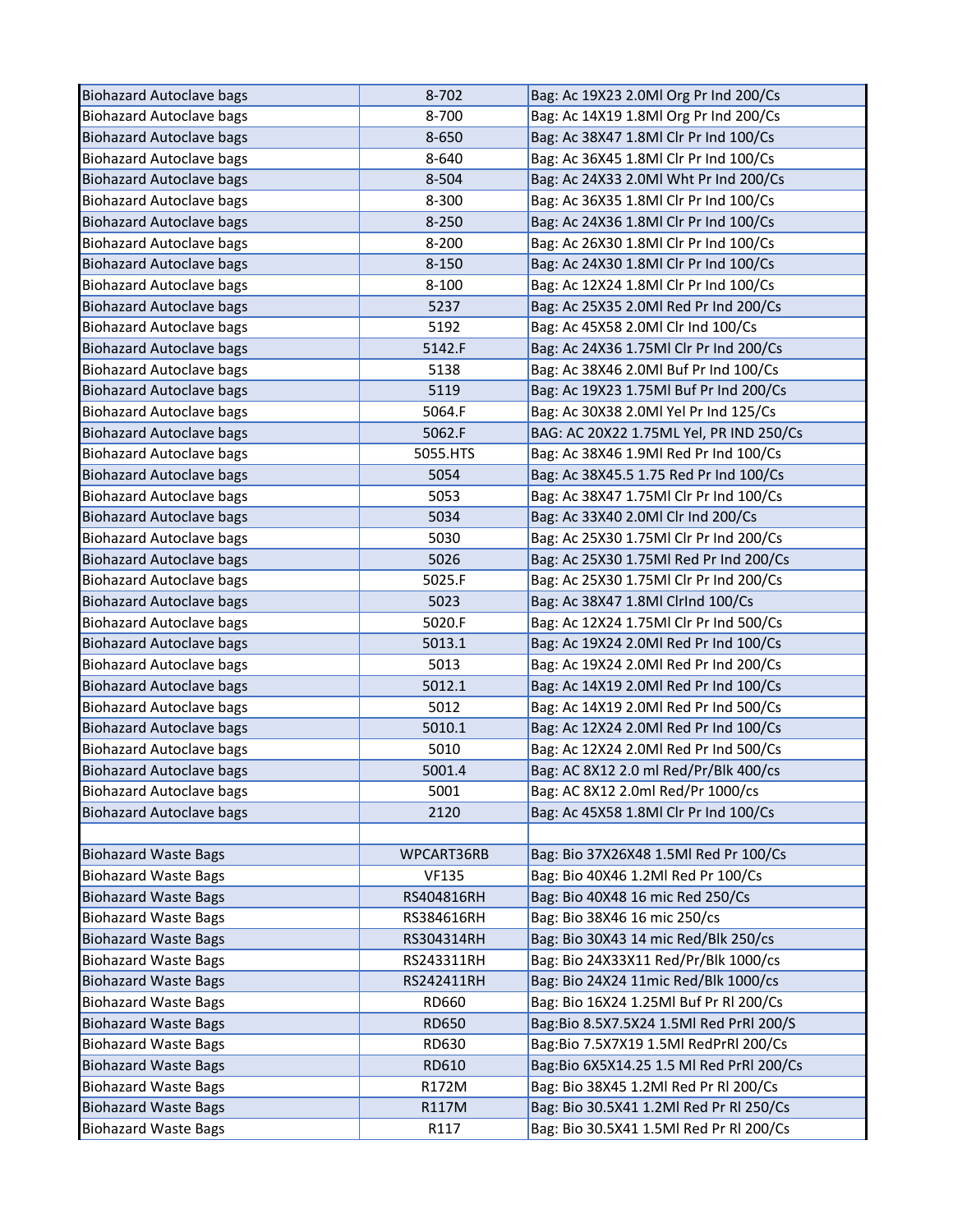| <b>Biohazard Waste Bags</b> | R116                        | Bag: Bio 23X23 1.5Ml Red Pr Rl 300/Cs      |
|-----------------------------|-----------------------------|--------------------------------------------|
| <b>Biohazard Waste Bags</b> | R110                        | Bag: Bio 38X45 1.75Ml Red Pr Rl 150/Cs     |
| <b>Biohazard Waste Bags</b> | R109                        | Bag: Bio 38X45 1.5Ml Red Pr Rl 150/Cs      |
| <b>Biohazard Waste Bags</b> | R108M                       | Bag: Bio 25X34 1.2Ml Red Pr Rl 300/Cs      |
| <b>Biohazard Waste Bags</b> | <b>MD2-1.5RB</b>            | Bag: Bio 30X15X43 1.5Ml Red Pr 200/Cs      |
| <b>Biohazard Waste Bags</b> | HRD404816                   | Bag: Bio 40X48 16Mic Red Pr 250/Cs         |
| <b>Biohazard Waste Bags</b> | HRD384616                   | Bag: Bio 38X46 16Mic Red Pr 250/Cs         |
| <b>Biohazard Waste Bags</b> | HRD334014                   | Bag: Bio 33X40X14Mic Red Pr 500/cs         |
| <b>Biohazard Waste Bags</b> | HRD304314                   | Bag: Bio 30X43 14Mic Red Pr 500/Cs         |
| <b>Biohazard Waste Bags</b> | HRD242411                   | Bag: Bio 24X24 11Mic Red Pr 1000/Cs        |
| <b>Biohazard Waste Bags</b> | F169                        | BAG: BIO 38X45 3.0ML RED PR 100/CS         |
| <b>Biohazard Waste Bags</b> | F149                        | Bag: Bio 40X45 1.2Ml Red Pr 250/Cs         |
| <b>Biohazard Waste Bags</b> | F145                        | Bag: Bio 30X36 1.2Ml Red Pr 250/Cs         |
| <b>Biohazard Waste Bags</b> | F135                        | Bag: Bio 40X46 1.2Ml Red Pr 100/Cs         |
| <b>Biohazard Waste Bags</b> | F130                        | Bag: Bio 37X50 1.3Ml Red Pr 150/Cs         |
| <b>Biohazard Waste Bags</b> | F124                        | Bag: Bio 24X30 1.2Ml Red Pr 500/Cs         |
| <b>Biohazard Waste Bags</b> | F118                        | Bag: Bio 33X39 1.2Ml Red Pr 250/Cs         |
| <b>Biohazard Waste Bags</b> | F117                        | Bag: Bio 30.5X41 1.2Ml Red Pr 250/Cs       |
| <b>Biohazard Waste Bags</b> | F116BX                      | Bag: Bio 23X23 1.2Ml Red Pr P/Pk 400/Cs    |
| <b>Biohazard Waste Bags</b> | F116                        | Bag: Bio 23X23 1.2Ml Red Pr 500/Cs         |
| <b>Biohazard Waste Bags</b> | F110                        | Bag: Bio 37X50 1.5Ml Red Pr 150/Cs         |
| <b>Biohazard Waste Bags</b> | F109                        | Bag: Bio 38X45 1.2Ml Red Pr 200/Cs         |
| <b>Biohazard Waste Bags</b> | D2213                       | Bag: Bio 38X45 5.0Ml Red Pr 50/Cs          |
| <b>Biohazard Waste Bags</b> | D2210                       | Bag: Bio 30X36 1.0Ml Red Pr 250/Cs         |
| <b>Biohazard Waste Bags</b> | D2209                       | Bag: Bio 40X46 1.2Ml Red Pr250/Cs          |
|                             |                             |                                            |
| <b>Biohazard Waste Bags</b> | <b>Custom Biohazard Bag</b> | Placeholder for Custom Biohazard Waste Bag |
| <b>Biohazard Waste Bags</b> | CF2359                      | Bag: Bio 38X45 1.75Ml Red Pr 125/Cs        |
| <b>Biohazard Waste Bags</b> | 9230                        | Bag: Chemo 25X34 2.0Ml Yel Pr 250/Cs       |
| <b>Biohazard Waste Bags</b> | 57-00                       | Bag: Bio 24X24 1.05Ml Red Pr 500/Cs        |
| <b>Biohazard Waste Bags</b> | 55446                       | Bag: Bio 31X41 17Mic Red Pr Rl 250/Cs      |
| <b>Biohazard Waste Bags</b> | 55445                       | Bag: Bio 24X24 1.5Ml Red Pr Rl 250/Cs      |
| <b>Biohazard Waste Bags</b> | 55436                       | Bag: Bio 24X32 1.5Ml Red Pr Rl 250/Cs      |
| <b>Biohazard Waste Bags</b> | 50-42                       | Bag: Bio 11x14 1.5ml Red Pr 500/Cs         |
| <b>Biohazard Waste Bags</b> | 50-40                       | Bag: Bio 11X14 1.5 ml Red/Pr 500/cs        |
| <b>Biohazard Waste Bags</b> | 50-04                       | Bag: Astat 18X8X16 1.3Ml Red Pr 500/Cs     |
| <b>Biohazard Waste Bags</b> | 50-02                       | Bag: Astat 12X8X24 1.3Ml Red Pr 500/Cs     |
| <b>Biohazard Waste Bags</b> | 47-73                       | Bag: Bio 40X46 1.6Ml Red Pr 100/Cs         |
| <b>Biohazard Waste Bags</b> | 47-71                       | Bag: Bio 31X41 1.6Ml Red Pr 100/Cs         |
| <b>Biohazard Waste Bags</b> | 47-55                       | Bag: Bio 31X41 1.1Ml Red Pr 250/Cs         |
| <b>Biohazard Waste Bags</b> | 47-50                       | Bag: Bio 24X24 1.2Ml Red Pr 500/Cs         |
| <b>Biohazard Waste Bags</b> | 47-45                       | Bag: Bio 23X17X55 2.4Ml Red Pr 100/Cs      |
| <b>Biohazard Waste Bags</b> | 47-43                       | Bag: Bio 23X17X46 2.4Ml Red Pr 100/Cs      |
| <b>Biohazard Waste Bags</b> | 47-41                       | Bag: Bio 23X8X41 2.4Ml Red Pr 100/Cs       |
| <b>Biohazard Waste Bags</b> | 47-15                       | Bag: Bio 23X17X46 1.25Ml Red Pr 150/Cs     |
| <b>Biohazard Waste Bags</b> | 47-05                       | Bag: Bio 23X8X41 1.25Ml Red Pr 250/Cs      |
| <b>Biohazard Waste Bags</b> | 45-75                       | Bag: Bio 55x60 2.0Ml Red, Pr 50/Cs         |
| <b>Biohazard Waste Bags</b> | 45-54                       | Bag: Bio 24X32 1.25Ml Red Pr 250/Cs        |
| <b>Biohazard Waste Bags</b> | 45-50                       | Bag: Bio 24X24 1.25Ml Red Pr 250/Cs        |
| <b>Biohazard Waste Bags</b> | 45-45                       | Bag: Bio 40X55 1.25Ml Red Pr 150/Cs        |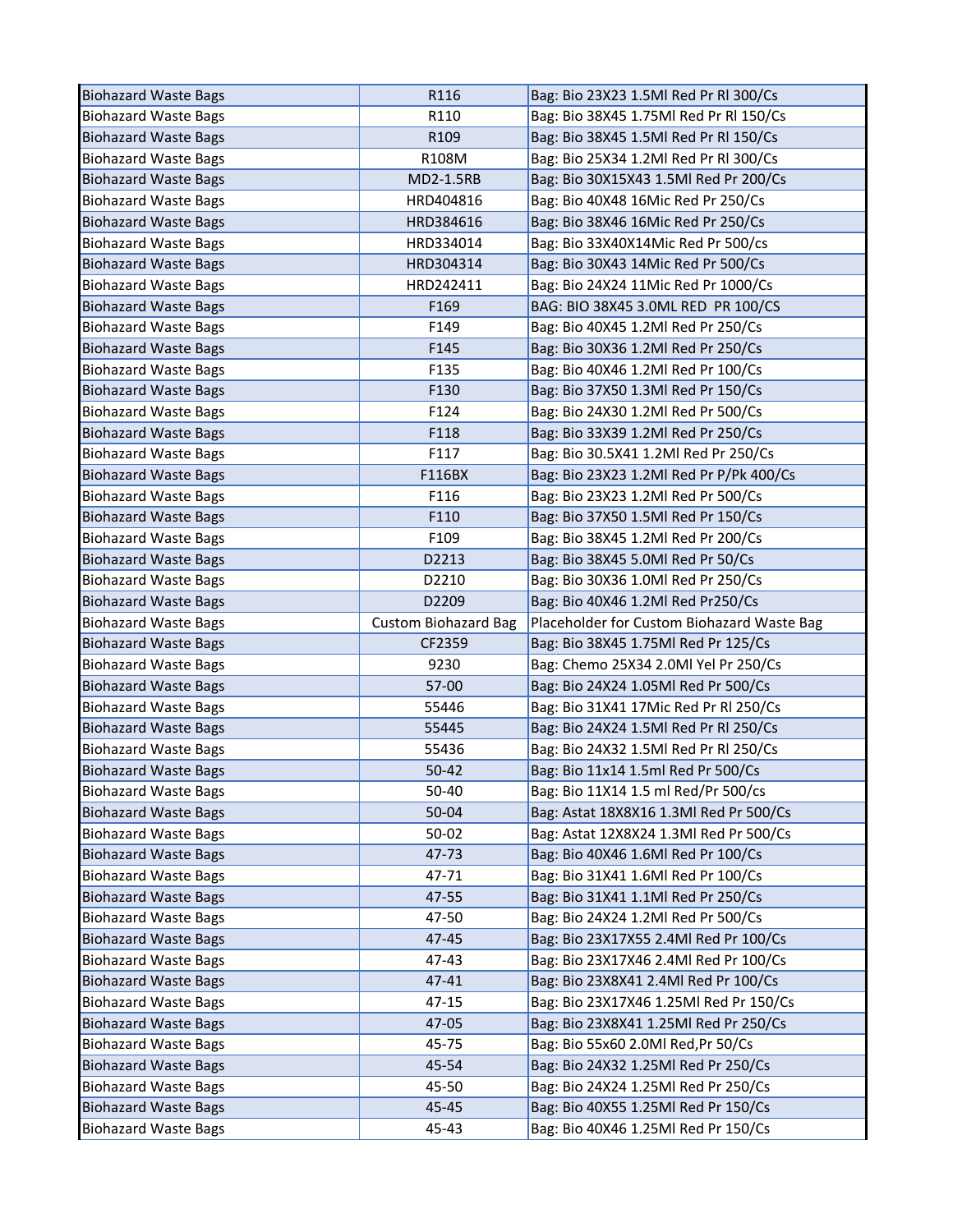| <b>Biohazard Waste Bags</b> | 45-41           | Bag: Bio 31X41 1.25Ml Red Pr 250/Cs                                        |
|-----------------------------|-----------------|----------------------------------------------------------------------------|
| <b>Biohazard Waste Bags</b> | 45-30           | Bag: Bio 28X31 1.25Ml Red Pr 250/Cs                                        |
| <b>Biohazard Waste Bags</b> | 44-13           | Bag: Bio 40X46 16Mic RedPr 200/Cs                                          |
| <b>Biohazard Waste Bags</b> | 44-05           | Bag: Bio 31X41 16Mic Red Pr 250/Cs                                         |
| <b>Biohazard Waste Bags</b> | 44-04           | Bag: Bio 24X32 11 mic Red, Pr RI 500/Cs                                    |
| <b>Biohazard Waste Bags</b> | 44-03           | Bag: Bio 17X18 8mic Red/Pr 1000/cs                                         |
| <b>Biohazard Waste Bags</b> | 44-01           | Bag: Bio 33X40X16Mic Red Pr 250/Cs                                         |
| <b>Biohazard Waste Bags</b> | 37-97           | Bag: Bio 24X24 1.2 ml Red, Pr Rl 150/Cs                                    |
| <b>Biohazard Waste Bags</b> | 2635            | Bag: Bio 25X35 1.35Ml Red Pr 200/Cs                                        |
| <b>Biohazard Waste Bags</b> | 2634            | Bag: Bio 19X23 1.25Ml Red Pr 400/Cs                                        |
| <b>Biohazard Waste Bags</b> | 2305            | Bag: Bio 25X35 2.25Ml Red Pr 200/Cs                                        |
| <b>Biohazard Waste Bags</b> | 2302            | Bag: Bio 14X19 2.0Ml Red Pr 500/Cs                                         |
| <b>Biohazard Waste Bags</b> | 2214            | Bag: Bio 11X14 1.2Ml Red Pr 1000/Cs                                        |
| <b>Biohazard Waste Bags</b> | 2204            | Bag: Bio 38X45 2.0Ml Red Pr 100/Cs                                         |
| <b>Biohazard Waste Bags</b> | 2202            | Bag: Bio 30X40 3.0Ml RedPr 100/Cs                                          |
| <b>Biohazard Waste Bags</b> | 2192            | Bag: Bio 24X32 1.2Ml Red 250/Cs                                            |
| <b>Biohazard Waste Bags</b> | 2125            | Bag: Bio 43X55 3.0Ml Red Pr 100/Cs                                         |
| <b>Biohazard Waste Bags</b> | 2122            | Bag: Bio 43X55 1.5Ml Red Pr 200/Cs                                         |
| <b>Biohazard Waste Bags</b> | 2045            | Bag: Bio 38X45 1.0Ml Red Pr 100/Cs                                         |
| <b>Biohazard Waste Bags</b> | 2042            | Bag: Bio 30.5X41 1.1Ml Red Pr 250/Cs                                       |
| <b>Biohazard Waste Bags</b> | 2021            | Bag: Bio 23X23 1.2Ml Red Pr 500/Cs                                         |
| <b>Biohazard Waste Bags</b> | 2020            | Bag: Bio 31X38 1.85Ml Red Pr 100/Cs                                        |
| <b>Biohazard Waste Bags</b> | 173             | Bag: Bio 43X48 2.0Ml Red Pr 100/Cs                                         |
| <b>Biohazard Waste Bags</b> | 172M            | Bag: Bio 38X45 1.2Ml Red Pr 250/S                                          |
| <b>Biohazard Waste Bags</b> | 169             | Bag: Bio 38X45 3.0Ml Red Pr 100/Cs                                         |
| <b>Biohazard Waste Bags</b> | 119             | Bag: Bio 30.5X41 3.0Ml Red Pr 125/Cs                                       |
| <b>Biohazard Waste Bags</b> | 117MP           | Bag: Bio 30.5X41 1.2Ml Red Pr Pre Pak 25                                   |
| <b>Biohazard Waste Bags</b> | 117MBX          | Bag: Bio 30.5X41 1.2Ml Red Pr Pre Pak 20                                   |
| <b>Biohazard Waste Bags</b> | 117M            | Bag: Bio 30.5X41 1.2Ml Red Pr 250/Cs                                       |
| <b>Biohazard Waste Bags</b> | 117A            | Bag: Bio 30.5X41 2.0Ml Red Pr 250/Cs                                       |
| <b>Biohazard Waste Bags</b> | 117             | Bag: Bio 30.5X41 1.5Ml RedPr 250/Cs                                        |
| <b>Biohazard Waste Bags</b> | 116BX           | Bag: Bio 23X23 1.5Ml Red Pr Pre Pak 400/                                   |
| <b>Biohazard Waste Bags</b> | 116             | Bag: Bio 23X23 1.5Ml Red Pr 500/Cs                                         |
| <b>Biohazard Waste Bags</b> | 115H            | Bag: Bio 23X23 1.1Ml RedPr 500/Cs                                          |
| <b>Biohazard Waste Bags</b> | 1132-07A        | BAG BIO 39.5X39.7 3MIL RED/BLK 3PLY 25                                     |
| <b>Biohazard Waste Bags</b> | 1132-077        | Bag 3 Ply Red - P/A/P 50/cs 20/plt PlstD                                   |
| <b>Biohazard Waste Bags</b> | 1132-07         | Bag 3 Ply Red - P/A/P 50/cs 20/plt                                         |
| <b>Biohazard Waste Bags</b> | 1122-07A        | BAG BIO 39.5X39.7 2MIL RED/BLK 2PLY DS                                     |
| <b>Biohazard Waste Bags</b> | 1122-07         | Bag 2 Ply Red - Poly/Pol 100/cs 20/plt                                     |
| <b>Biohazard Waste Bags</b> | 1113-60         | Bag 1Pl/3Ml Yellw Medi-W 100/cs 28/plt                                     |
| <b>Biohazard Waste Bags</b> | 1113-50         | Bag 1Ply/3Ml Clr Medi-W 100/cs 28/plt                                      |
| <b>Biohazard Waste Bags</b> | 1113-16         | Bag 1Ply/3Ml Blue Medi-W 100/cs 28/plt                                     |
| <b>Biohazard Waste Bags</b> | 1113-07         | Bag 1Ply/3Ml Red Medi-W 100/cs 28/plt                                      |
| <b>Biohazard Waste Bags</b> | 110             | Bag: Bio 38X45 1.75Ml Red Pr 125/Cs                                        |
| <b>Biohazard Waste Bags</b> | 109             | Bag: Bio 38X45 1.5Ml Red Pr 200/Cs                                         |
| <b>Biohazard Waste Bags</b> | 108MP           | Bag: Bio 25X34 1.2Ml Red Pr Pre Pak 250/                                   |
| <b>Biohazard Waste Bags</b> | 108MBX          | Bag: Bio 25X34 1.2Ml Red Pr Pre Pak 200/                                   |
| <b>Biohazard Waste Bags</b> | 108M            | Bag: Bio 25X34 1.2Ml Red Pr 250/Cs                                         |
| <b>Biohazard Waste Bags</b> |                 |                                                                            |
|                             | 104M<br>1032-07 | Bag: Bio 33X40 1.2Ml Red Pr 250/Cs<br>Bag 3Ply/2Ml Med MW Red 50/cs 20/plt |